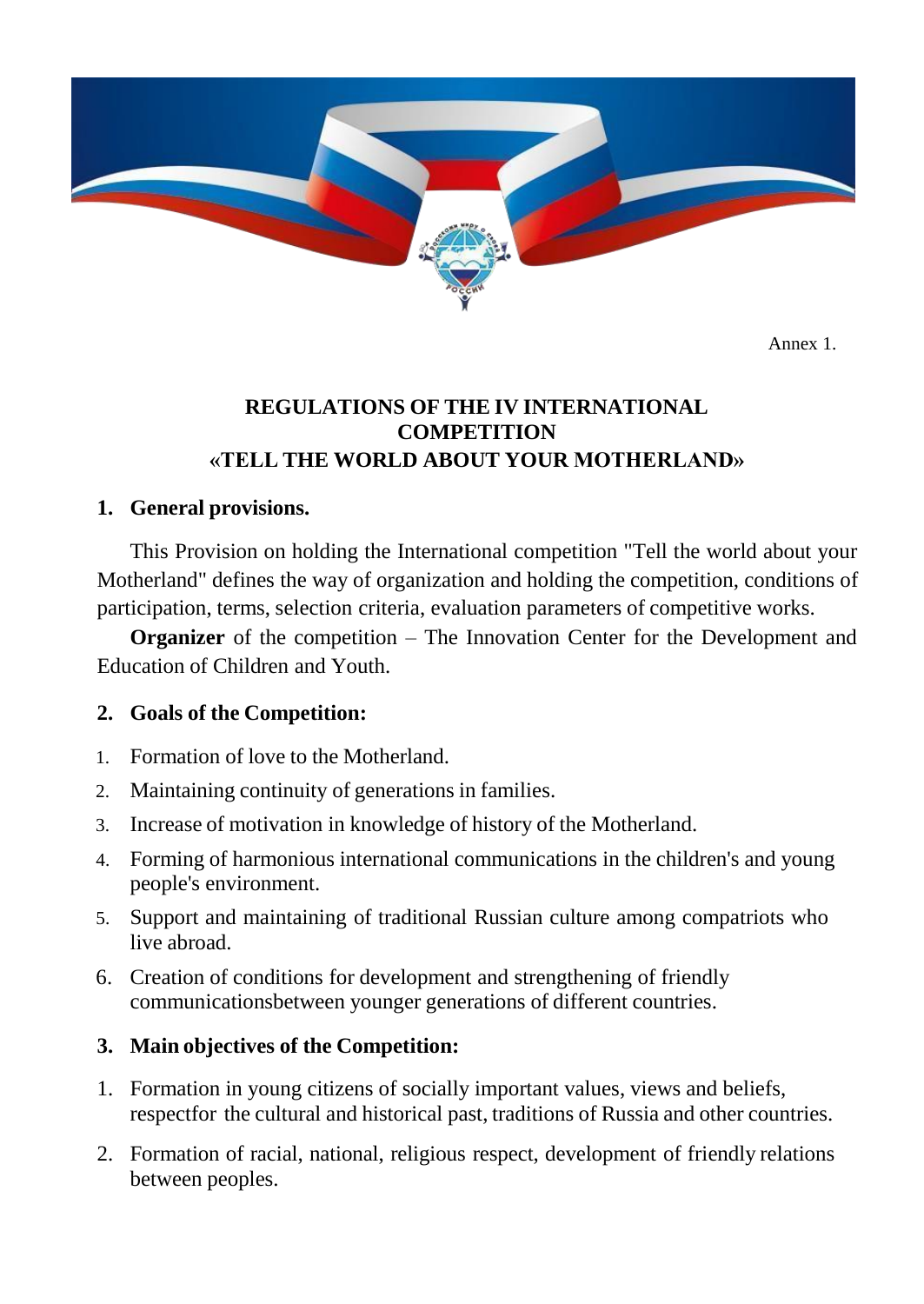### **4. Conditions of participation in the competition and provision of works. The competition is held in two nominations:**

**4.1.** Video presentation «Tell the world about your Motherland».

The video (or an animated film) in which the contestant tells about a good moment from

his/herlife, history of the country or about the feelings and the relation to the Motherland.

### Requirements to works:

- 1. Duration of the video presentation is 90 seconds
- 2. The video presentation is performed in Russian with subtitles in English (French, Spanish, German, Chinese, Arabic) regardless of age. Foreign participants perform the work in English (French, Spanish, German, Chinese, Arabic) with Russian subtitles.
- 3. The texts should be presented in accordance with the norms of the use of Russian and English (French, Spanish, German, Chinese, Arabic) languages.
- 4. A work should not contain negative statements/visuals concerning any country.
- 5. The contestant's feedback about the participation in the competition is attached to work.
- 6. Technical characteristics: video has to be in AVI, FLV, MP4, MOV format, video size is no more than 100 MB.

**4.2.** A text page presentation «Tell the world about your Motherland».

A page where a contestant talks about a good moment from his/her life, history of thecountry or about the feelings and the relation to the Motherland.

## Requirements to works:

- 1. A work has to contain text information and illustrations, size one A4 page.
- 2. A work is performed in English (French, Spanish, German, Chinese, Arabic) language(A4 page) and duplicated in Russian (the second A4 page).
- 3. Texts have to be written according to norms of Russian and English (French, Spanish,German, Chinese, Arabic) languages.
- 4. A work should not contain negative statements / a visuals concerning any country.
- 5. The contestant's feedback about the participation in the competition is attached to work.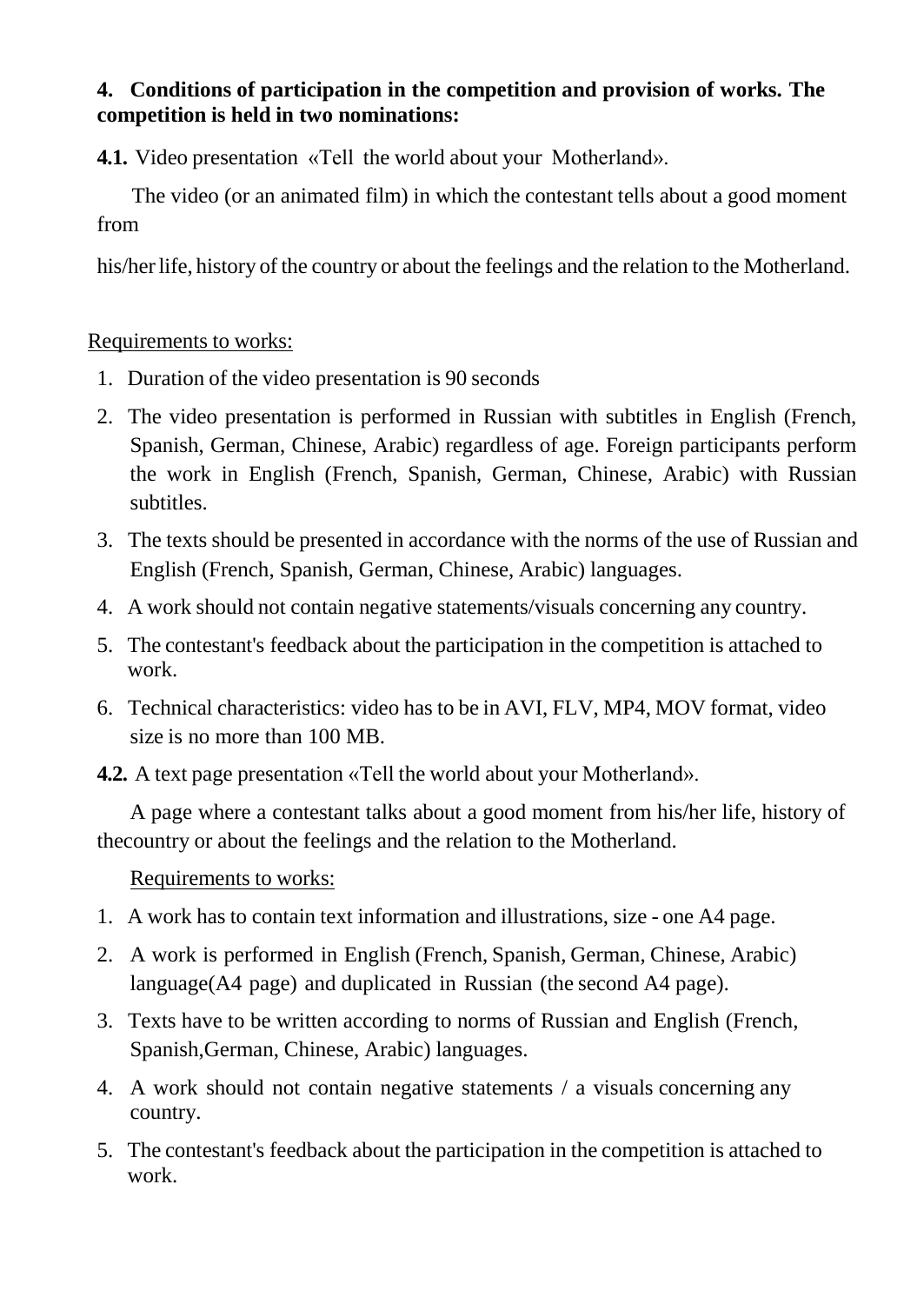6. Technical characteristics. *File extensions:* PDF, PNG, JPEG.

### **5. Age categories:**

- 1. Up to 10 years old (1st age category).
- 2. 11-14 years old (2nd age category).
- 3. 15-17 years old (3d age category).
- 4. Adults 18+ (4th age category).

## **6. Evaluation criteria and parameters of assessment of competitive works:**

1. A work is to create positive image of the Motherland and cause pride for the country.

2. A work is to contribute to establishing friendly cross-communication between representatives of younger generation of Russia and the other countries.

A work must represent a unique idea and creative approach.

## **7. Terms of defining and rewarding the winners.**

- 1. Winners are defined by expert jury of the Competition on the basis of evaluation criteriain every age category. The jury defines the first, second and third place. Winners and the Grand Prix of the Competition can be determined by the decision of the jury.
- 2. The expert jury of the Competition is formed of members of the professional experts.
- 3. Winners of the Competition are awarded with diplomas and valuable presents.
- 4. The authors of all works admitted to participate in the Competition are awarded with personal certificates.
- 5. The ceremony of awarding winners of the Competition is held in Moscow.
- 6. The best competitive works are placed on resources of the Organizer and partners.
- 7. Works, photos, feedbacks and other materials sent to the Competition are not reviewed,returned and can be used by the Organizer in the authorized purposes, including publishing via Internet, social networks, e-mail distribution, creating electronic and printing materials in Russia and abroad.
- 8. News about the competition will be published in social networks.

# **SUBMIT AN ONLINE [APPLICATION](https://forms.gle/jVrWmT7rKgV88uNV6) FORM (the link is active) CONTACTS:**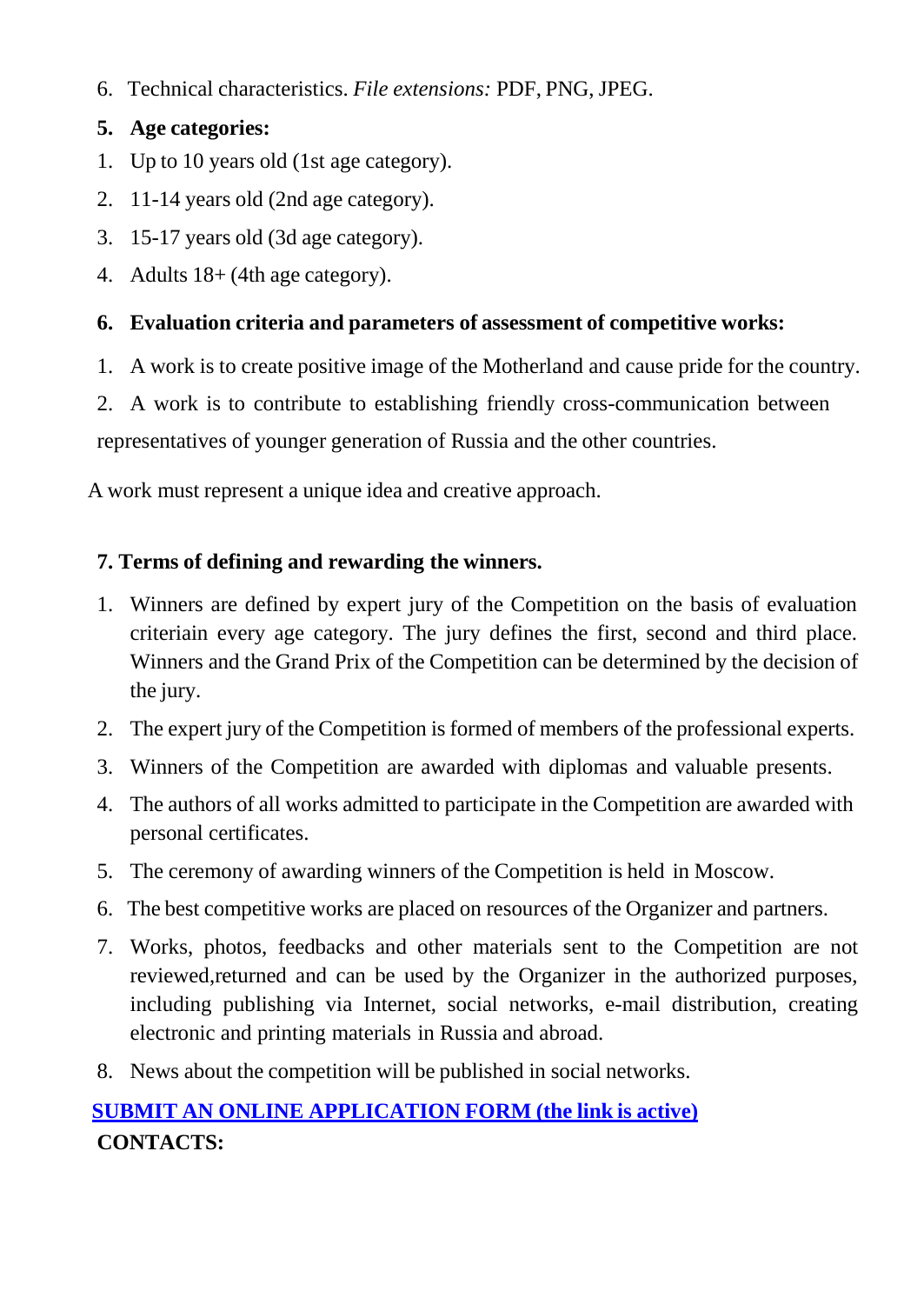Website: [www.youthy.ru](http://www.youthy.ru/)

mailto: [telltheworldaboutrussia@gmail.com](mailto:telltheworldaboutrussia@gmail.com)

«Tell the world about your Motherland» at social networks:

<https://www.facebook.com/telltheworldaboutrussia>

[https://vk.com/telltheworldaboutrussia](https://www.facebook.com/telltheworldaboutrussia)

<https://ok.ru/telltheworldaboutrussia>

[https://www.youtube.com/channel/UCkmnNbk-](https://www.youtube.com/channel/UCkmnNbk-fdPeHyZ8MNjdBLw?view_as=subscriber)

[fdPeHyZ8MNjdBLw?view\\_as=subscriber](https://www.youtube.com/channel/UCkmnNbk-fdPeHyZ8MNjdBLw?view_as=subscriber)

https:/[/www.instagram.com/telltheworldaboutrussia](http://www.instagram.com/telltheworldaboutrussia)